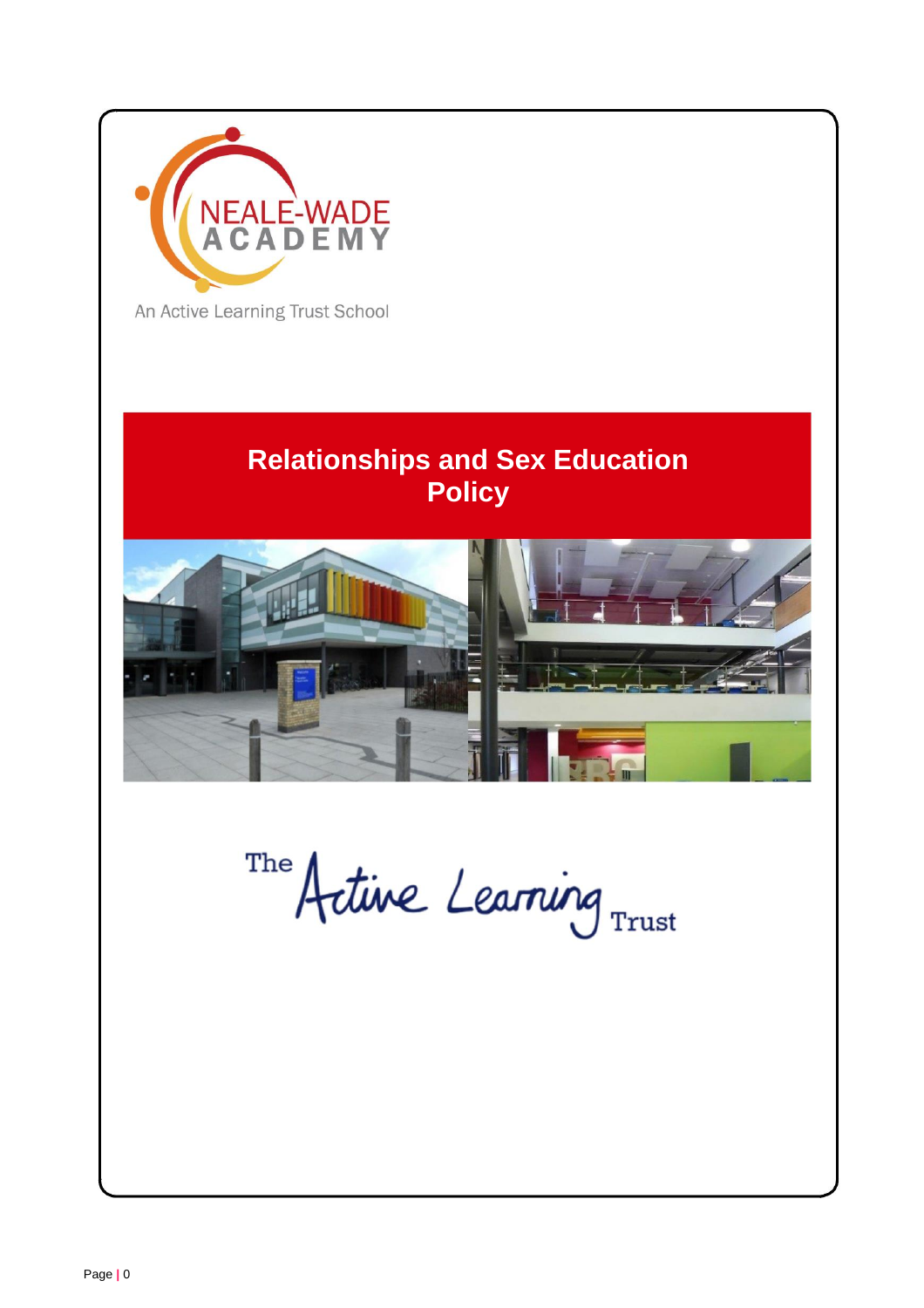| <b>DOCUMENT</b>                  |                                                                                                                                                                                                                          |
|----------------------------------|--------------------------------------------------------------------------------------------------------------------------------------------------------------------------------------------------------------------------|
| Lead<br>author/initiator(s):     | S Mandley                                                                                                                                                                                                                |
| <b>Contact email</b><br>address: | smandley@neale-wade.org                                                                                                                                                                                                  |
| Developed by:                    | S Mandley                                                                                                                                                                                                                |
| Approved by:                     | A Carlin                                                                                                                                                                                                                 |
| <b>Approval Date:</b>            | 1 December 2021                                                                                                                                                                                                          |
| <b>Review Date:</b>              | September 2022                                                                                                                                                                                                           |
| <b>Version No:</b>               |                                                                                                                                                                                                                          |
| <b>Review Timetable:</b>         | Annually                                                                                                                                                                                                                 |
| <b>Review:</b>                   | The document should be reviewed by a nominated member of staff and<br>updated annually if required; after ratification or earlier if there is any new<br>local or national guidance, changes in process, or legislation. |
| <b>Purpose of</b><br>Document:   | To give guidance on relationships and sex education                                                                                                                                                                      |
| Implementation:                  | The procedures will be accessed via the Staff Share on the V Drive                                                                                                                                                       |
| <b>Dissemination:</b>            | The procedures will be available to all staff, teaching and non-teaching                                                                                                                                                 |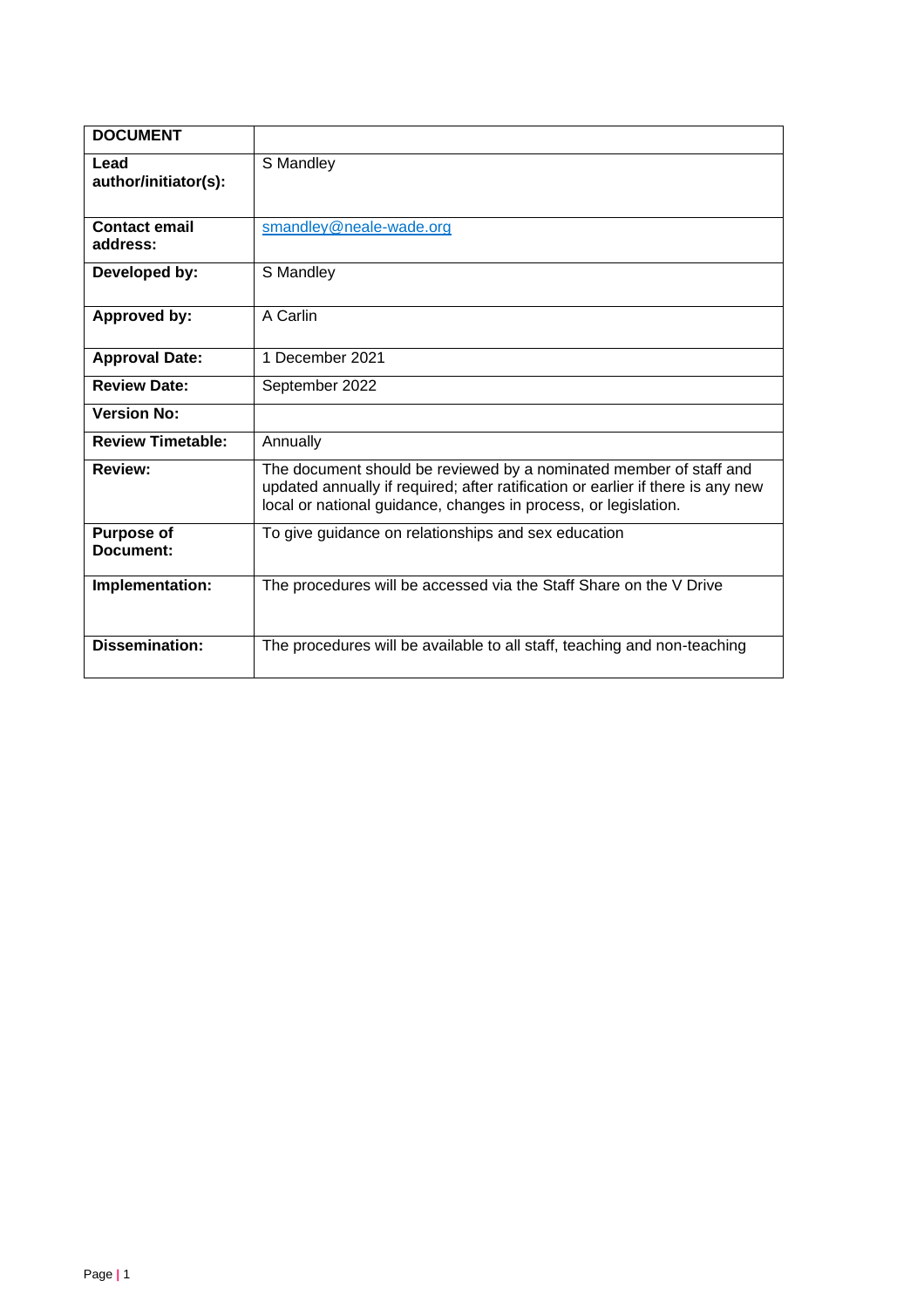## **Contents**

### **1. Aims**

The aims of relationships and sex education (RSE) at our school are to:

- Provide a framework in which sensitive discussions can take place
- Prepare students for puberty, and give them an understanding of sexual development and the importance of health and hygiene
- Help students develop feelings of self-respect, confidence and empathy
- Create a positive culture around issues of sexuality and relationships
- Teach students the correct vocabulary to describe themselves and their bodies

**The aim of our Life Skills curriculum is to create confident individuals who are able to live healthy, safe and fulfilling lives. Our students will become responsible citizens who pride themselves on making a positive contribution to society.** 

**Our curriculum is influenced by the ethos, learning and relationships throughout the academy. Our spiral curriculum gives us the ability to be flexible, at times bespoke and to be innovative and current in the topics we teach. We can be reactive to events within school and society.**

**We strive to create a safe environment where students have the opportunity to explore, take risks and discuss and debate contentious issues from a personal perspective. This allows students to experience success in that others respect their opinions and they feel able to challenge views in a positive way which further helps to build their confidence.**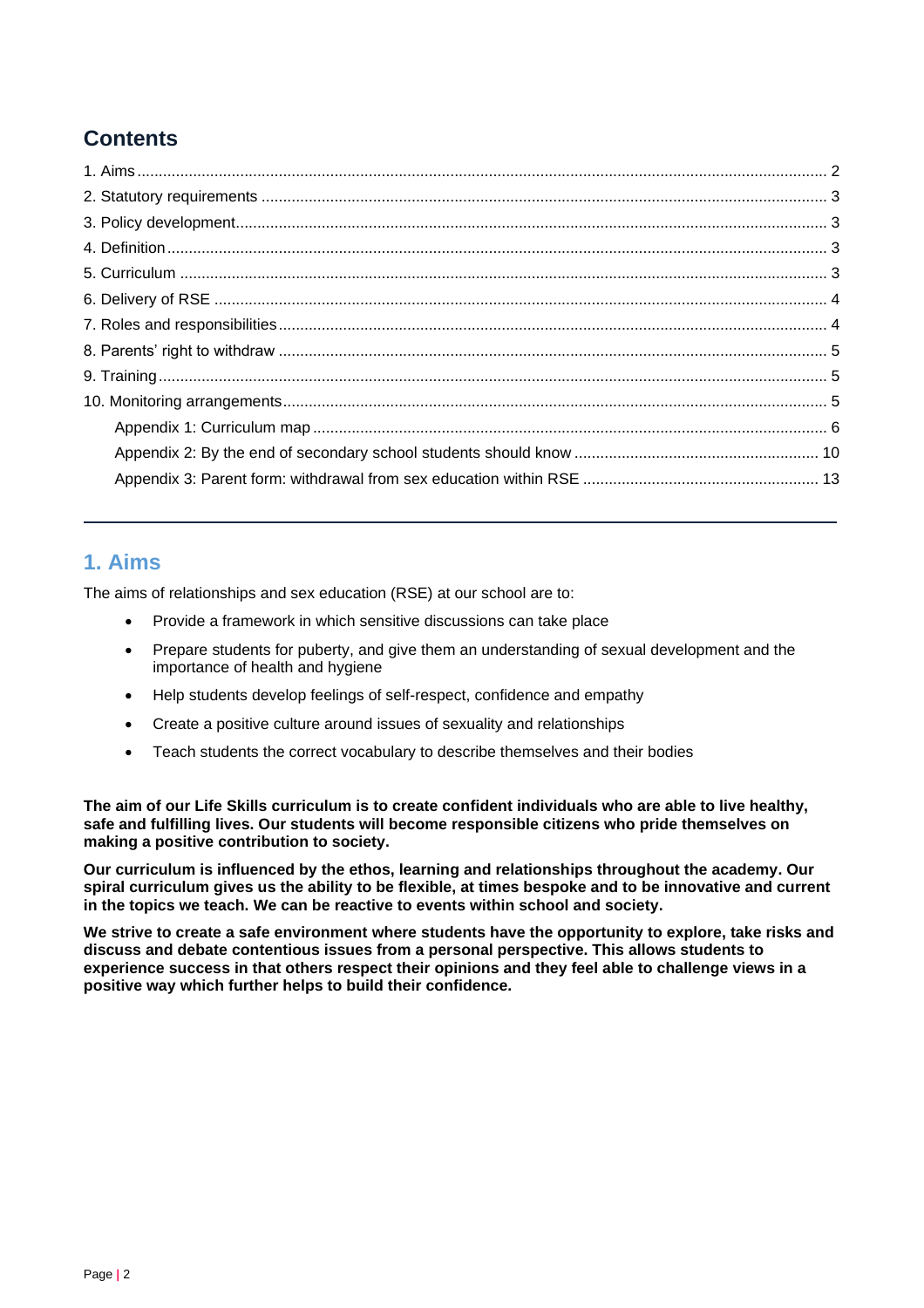### **2. Statutory requirements**

As a secondary academy school we must provide RSE to all students as per section 34 of th[e Children and](http://www.legislation.gov.uk/ukpga/2017/16/section/34/enacted)  [Social work act 2017.](http://www.legislation.gov.uk/ukpga/2017/16/section/34/enacted)

In teaching RSE, we are required by our funding agreements to have regard to [guidance](https://www.gov.uk/government/consultations/relationships-and-sex-education-and-health-education) issued by the secretary of state as outlined in section 403 of the [Education Act 1996.](http://www.legislation.gov.uk/ukpga/1996/56/contents)

At Neale-Wade Academy we teach RSE as set out in this policy.

### **3. Policy development**

This policy has been developed in consultation with staff, students and parents. The consultation and policy development process involved the following steps:

- 1. Review a member of staff or working group pulled together all relevant information including relevant national and local guidance
- 2. Staff consultation all school staff were given the opportunity to look at the policy and make recommendations
- 3. Parent/stakeholder consultation parents and any interested parties are informed about the topics to be taught and given opportunities to discuss any concerns
- 4. Student consultation we investigated what exactly students want from their RSE
- 5. Ratification once amendments were made, the policy was shared with governors and ratified

### **4. Definition**

RSE is about the emotional, social and cultural development of students, and involves learning about relationships, sexual health, sexuality, healthy lifestyles, diversity and personal identity.

RSE involves a combination of sharing information, and exploring issues and values.

RSE is not about the promotion of sexual activity.

### **5. Curriculum**

Our curriculum is set out as per Appendix 1 but we may need to adapt it as and when necessary.

We have developed the curriculum in consultation with parents, students and staff, taking into account the age, needs and feelings of students. If students ask questions outside the scope of this policy, teachers will respond in an appropriate manner so they are fully informed and don't seek answers online.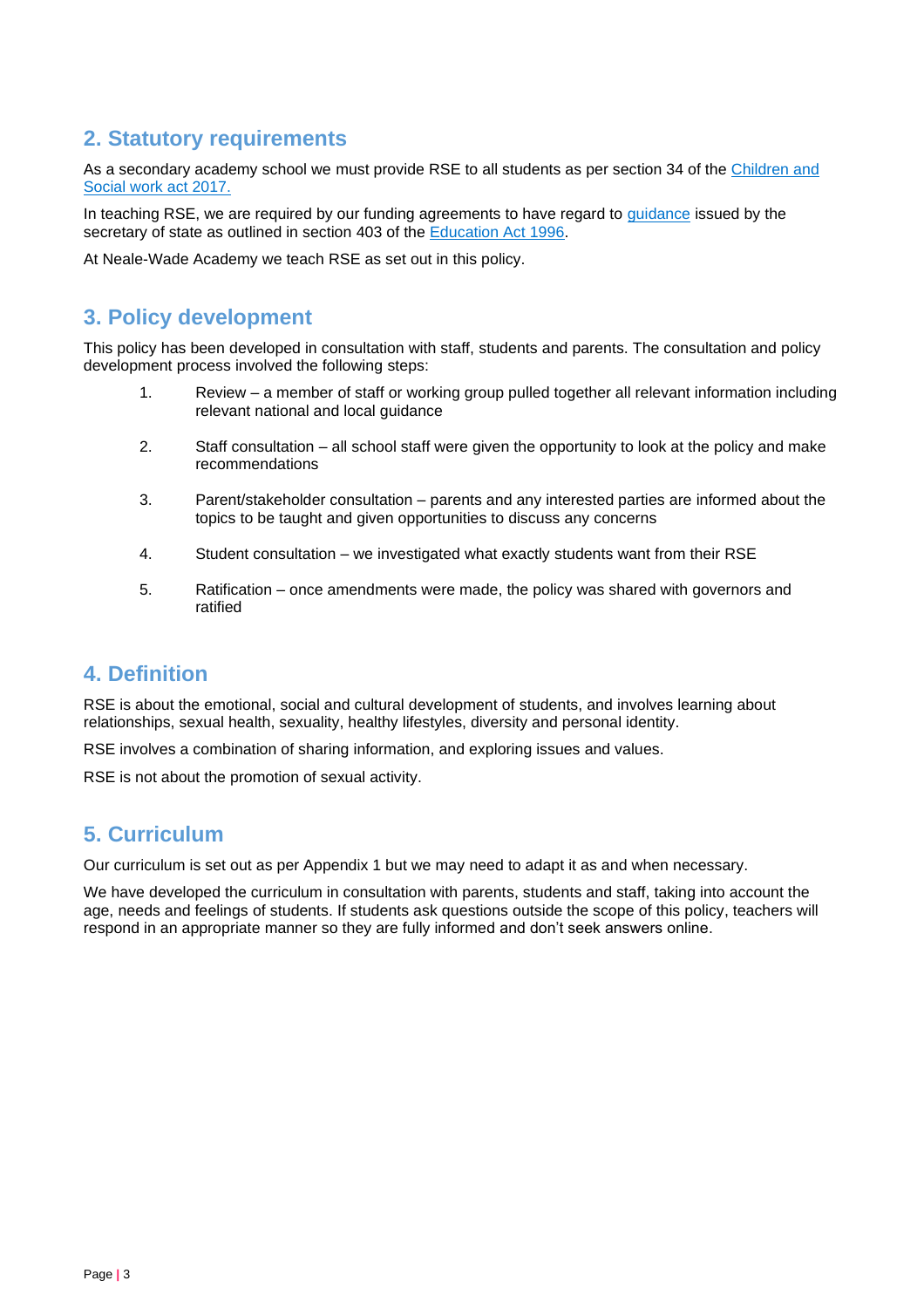### **6. Delivery of RSE**

The majority of RSE is taught within our Life Skills curriculum. Biological aspects of RSE are taught within the science curriculum, and other aspects are included in religious studies (RS) as well as PE. online safety and risks with social media are also covered in the IT curriculum.

RSE focuses on giving young people the information they need to help them develop healthy, nurturing relationships of all kinds including:

- Families
- Respectful relationships, including friendships
- > Online and media
- > Being safe
- Intimate and sexual relationships, including sexual health

For more information about our RSE curriculum, see Appendices 1 and 2.

These areas of learning are taught within the context of family life taking care to ensure that there is no stigmatisation of children based on their home circumstances (families can include single parent families, LGBT parents, families headed by grandparents, adoptive parents, foster parents/carers amongst other structures) along with reflecting sensitively that some children may have a different structure of support around them (for example: looked after children or young carers).

### **7. Roles and responsibilities**

#### **7.1 The Governing Body**

The governing body will approve the RSE policy, and hold the principal to account for its implementation.

#### **7.2 The Principal**

The principal is responsible for ensuring that RSE is taught consistently across the school, and for managing requests to withdraw students from non-statutory components of RSE (see section 8).

#### **7.3 Staff**

RSE is taught through the Life Skills curriculum with some elements taught through the science, PE and IT curriculums. Staff are responsible for:

- Delivering RSE in a sensitive way
- Modelling positive attitudes to RSE
- Monitoring progress
- Responding to the needs of individual students
- Responding appropriately to students whose parents wish them to be withdrawn from the non-statutory components of RSE

Staff do not have the right to opt out of teaching RSE. Staff who have concerns about teaching RSE are encouraged to discuss this with the principal.

The Head of Life Skills is Miss Nina Rowe.

RSE in the Sixth Form is delivered through tutor times, assemblies and through collapsed timetable periods. The Head of Sixth Form is Dr Carole Spibey.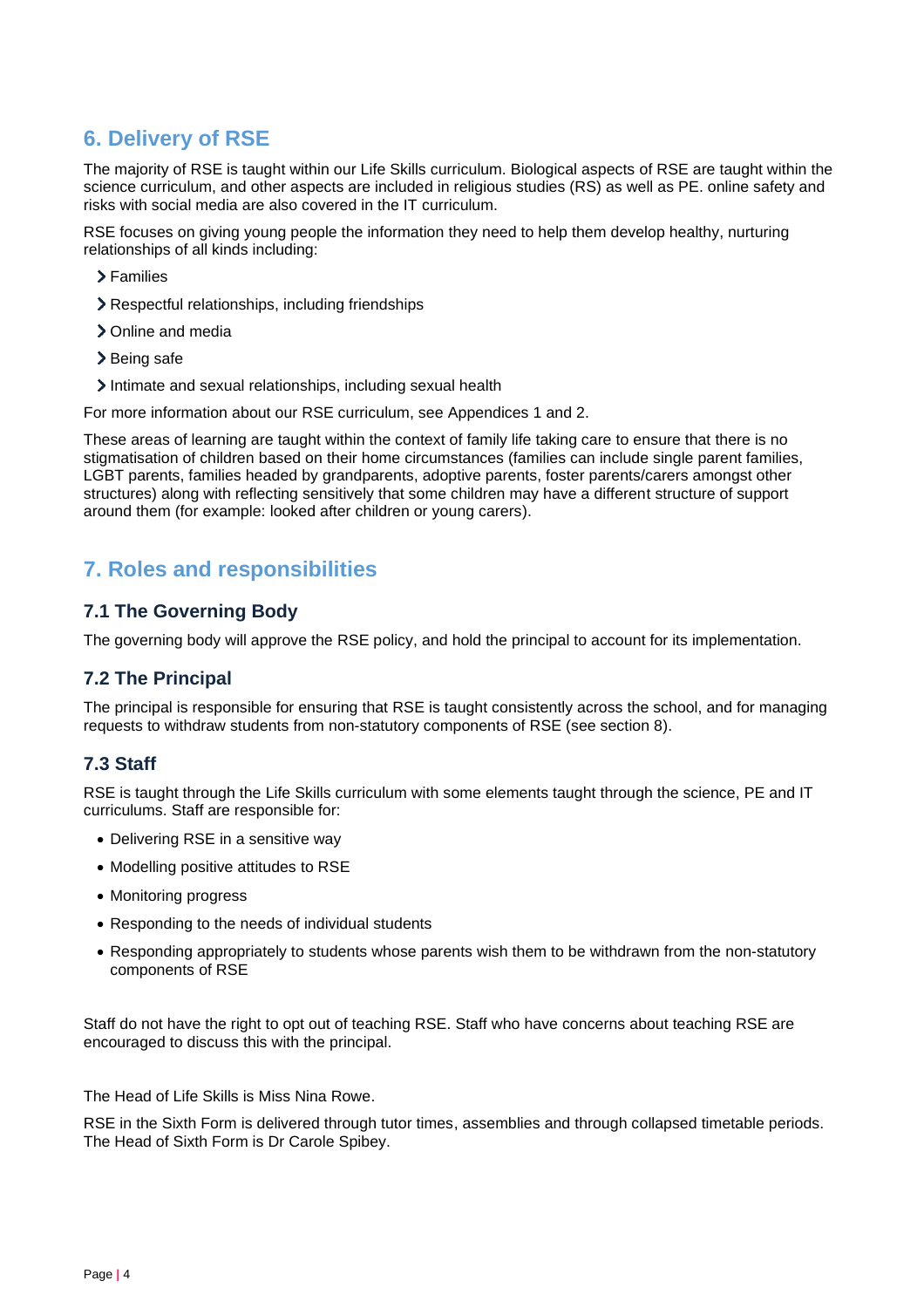#### **7.4 Students**

Students are expected to engage fully in RSE and, when discussing issues related to RSE, treat others with respect and sensitivity.

### **8. Parents' right to withdraw**

Parents have the right to withdraw their children from the non-statutory components of sex education within RSE up to and until three terms before the child turns 16. After this point, if the child wishes to receive sex education rather than being withdrawn, the school will arrange this.

Requests for withdrawal should be put in writing using the form found in Appendix 3 of this policy and addressed to the principal.

A copy of withdrawal requests will be placed in the student's educational record. The principal will discuss the request with parents and take appropriate action.

Alternative work will be given to students who are withdrawn from sex education.

### **9. Training**

Staff are trained on the delivery of RSE as part of their induction and it is included in our continuing professional development calendar.

The Head of Life Skills will also invite visitors from outside the school, such as school nurses or sexual health professionals, to provide support and training to staff teaching RSE.

#### **10. Monitoring arrangements**

The delivery of RSE is monitored by Mrs Sam Mandley, Assistant Principal, through:

Learning walks, book scrutinies and other quality assurance processes in line with the Academy's QA Policy.

Students' development in RSE is monitored by class teachers as part of our internal assessment systems.

This policy will be reviewed by Mrs Sam Mandley, Assistant Principal annually. At every review, the policy will be approved by the governing body.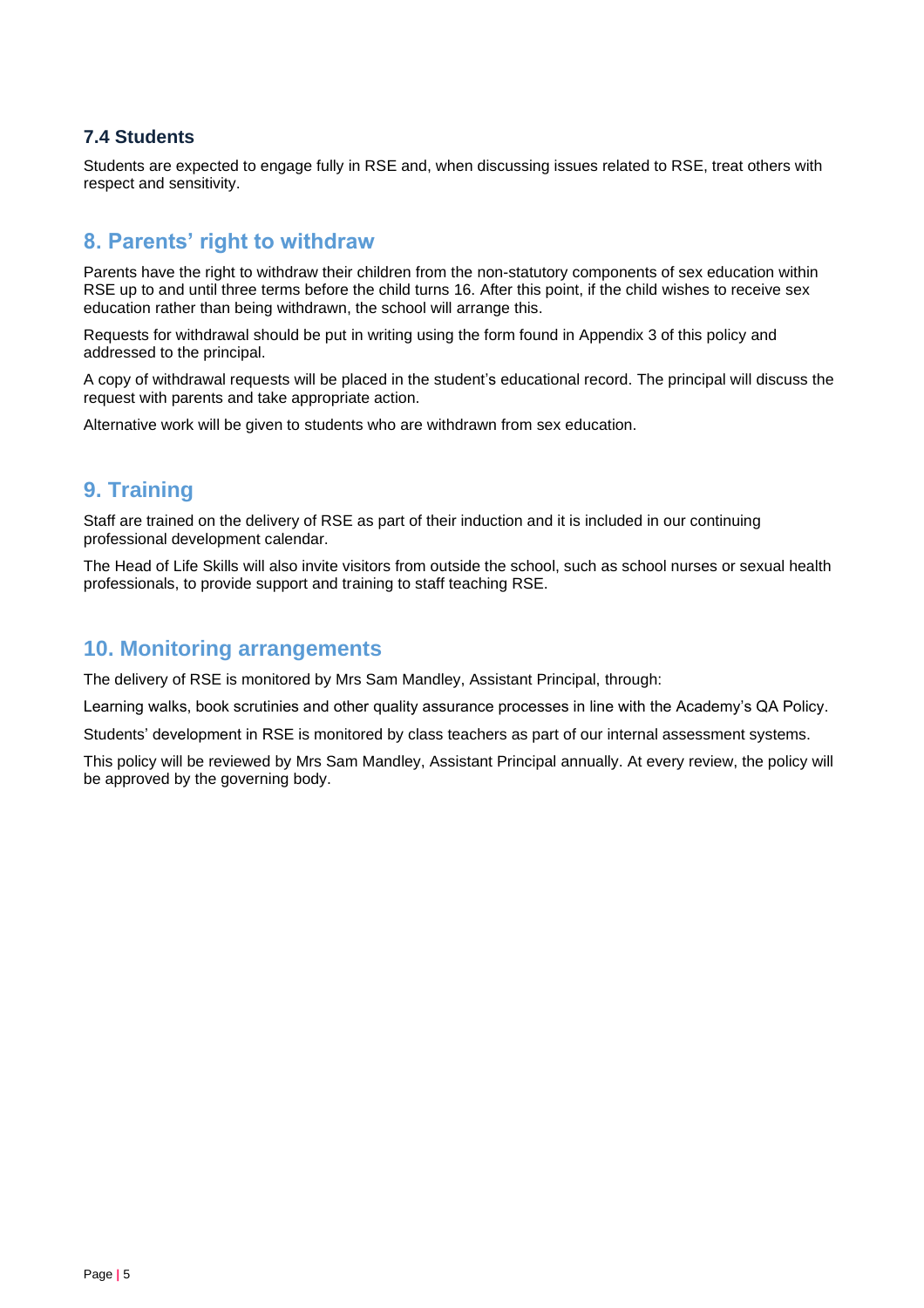**Appendix 1: Curriculum map**

## **Relationships and sex education curriculum map**

| <b>YEAR GROUP</b> | <b>TERM</b> | TOPIC/THEME DETAILS                                                                                                                                                                                                                                                                                   |  |
|-------------------|-------------|-------------------------------------------------------------------------------------------------------------------------------------------------------------------------------------------------------------------------------------------------------------------------------------------------------|--|
| Year <sub>7</sub> |             | Drugs, alcohol and tobacco – physical and psychological risks associated with use (Science)                                                                                                                                                                                                           |  |
| Year 7            | Autumn      | IT health and safety (IT)                                                                                                                                                                                                                                                                             |  |
| Year 7            | Spring      | Girls puberty<br>Boys puberty<br>Personal hygiene/ dental hygiene<br>Body image and the media<br>Relationships, Consent and CSE<br>Abuse, harassment, Peer on Peer Abuse, FGM & Honour Killings<br>Screen addiction (IT)<br>Predatory adults (IT)<br>Cyber bullying (IT)<br>Online relationships (IT) |  |
| Year 8            |             | Physical health and fitness (Science)<br>Infection (Science)<br>Puberty and the changes in the adolescent body (Science)                                                                                                                                                                              |  |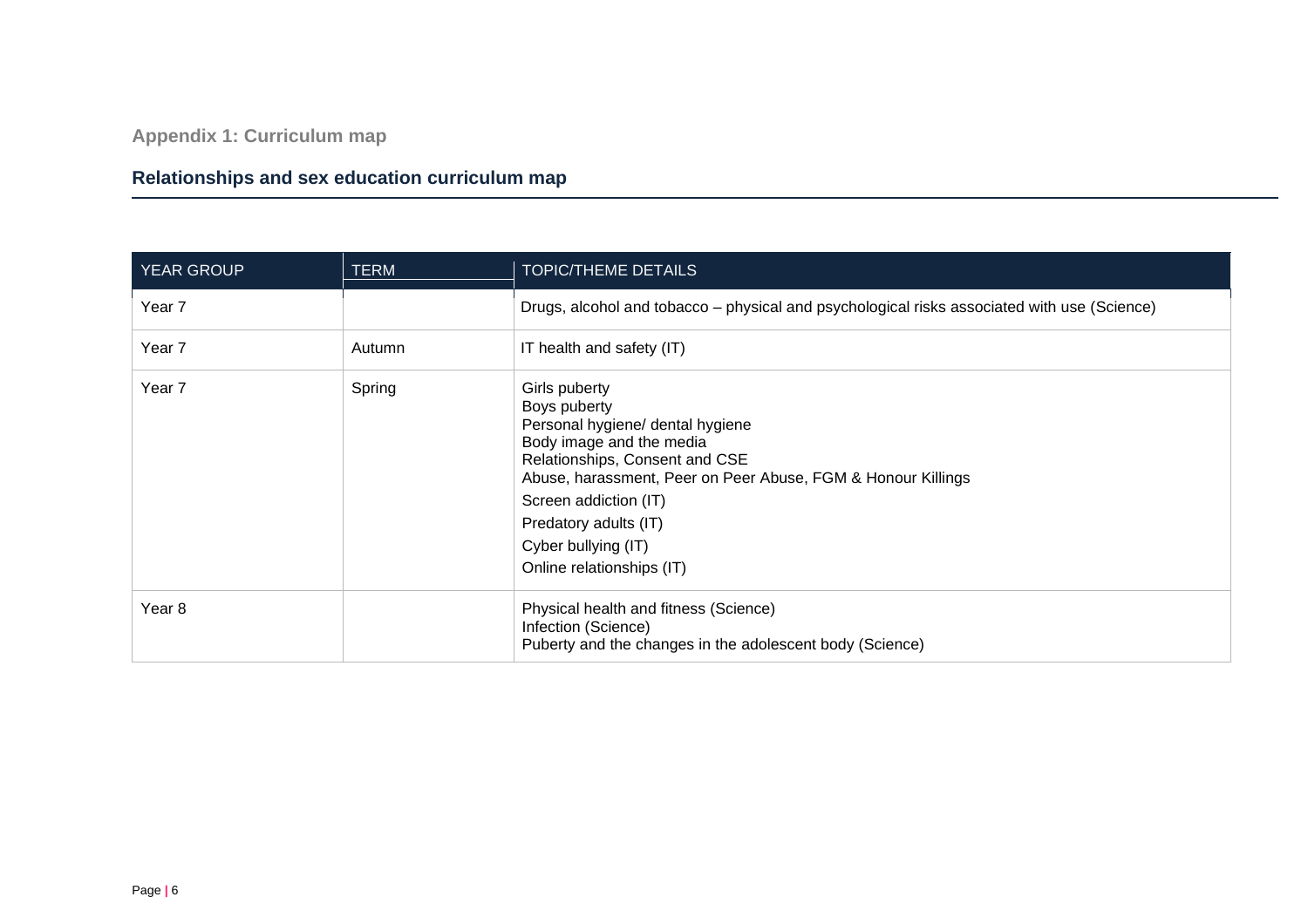| YEAR GROUP | <b>TERM</b> | <b>TOPIC/THEME DETAILS</b>                                                                                                                                                                                                                                                                  |
|------------|-------------|---------------------------------------------------------------------------------------------------------------------------------------------------------------------------------------------------------------------------------------------------------------------------------------------|
| Year 8     | Autumn      | Consent, relationships & Peer on Peer Abuse<br>Pornography, CSE and grooming<br>Basic contraception and where to get support<br>CCE: Gangs and knife crime<br>Screen addiction (IT)<br>Predatory adults (IT)<br>Cyber bullying (IT)<br>Online relationships (IT)<br>IT health & safety (IT) |
| Year 9     |             | Non communicable diseases - cancer and cardiovascular health (Science)<br>Cells and organisation - blood, organ and stem cell donation (Science)                                                                                                                                            |
| Year 9     | Spring      | Healthy life choices<br>Sexuality 1<br>Sexuality 2<br>Sexuality 3 and transgender<br>The morality of abortion and differing religious views (Religious Studies)                                                                                                                             |
| Year 9     | Summer      | Types of families (including marriage)<br>Changes in families<br>Relationships<br>Consent<br>Contraception<br>Condoms<br><b>STIs</b>                                                                                                                                                        |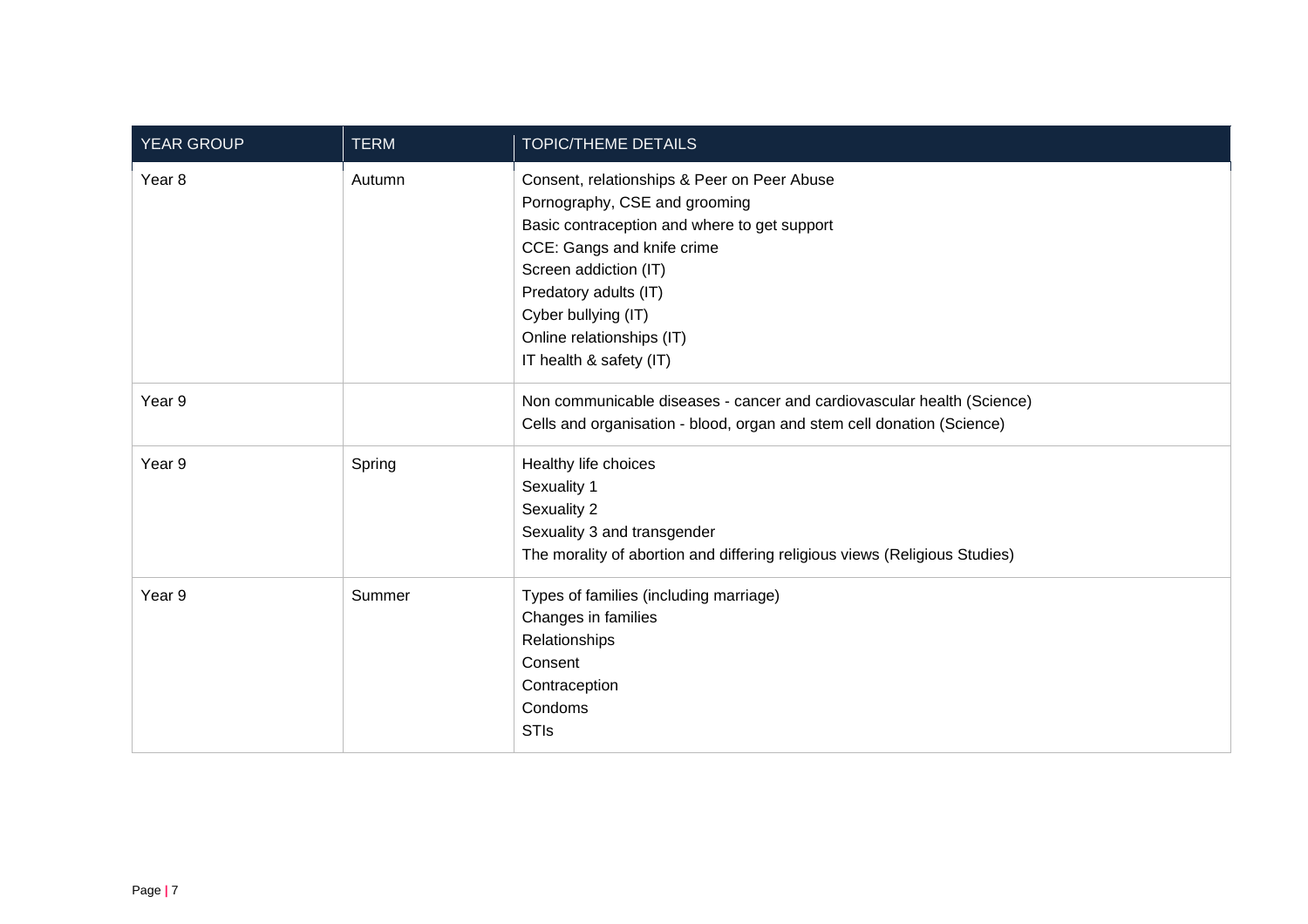| <b>YEAR GROUP</b> | <b>TERM</b> | <b>TOPIC/THEME DETAILS</b>                                                                                                                                                                                                                                                                                |
|-------------------|-------------|-----------------------------------------------------------------------------------------------------------------------------------------------------------------------------------------------------------------------------------------------------------------------------------------------------------|
| Year 9            | Summer      | Pornography, sexting laws & Peer on Peer Abuse<br>Pregnancy & miscarriage<br>Abortion & adoption<br>Teenage pregnancy<br>Religions and drugs - how different religions consider the use of drugs (Religious Studies)<br>Families - marriage and its importance in different religions (Religious Studies) |
| Year 10           |             | Infection and response - bacteria, viruses, spread, treatment and use of antibiotics (Science)<br>Artificial response to infection - vaccination (Science)<br>Homeostasis - hormonal control of the menstrual cycle (Science)<br>Physical health and fitness (PE)<br>First aid and healthy choices (PE)   |
| Year 10           | Autumn      | Relationships<br>Online relationships<br>Consent, Peer on Peer Abuse & Honour killings<br>Sexual health 1<br>Sexual health 2: FGM                                                                                                                                                                         |
| Year 11           | Spring      | Gender identity<br>Effective communication<br>Online safety<br>Relationships & Peer on Peer Abuse<br>Sex education                                                                                                                                                                                        |
| Year 12           | Autumn      | Mental health awareness                                                                                                                                                                                                                                                                                   |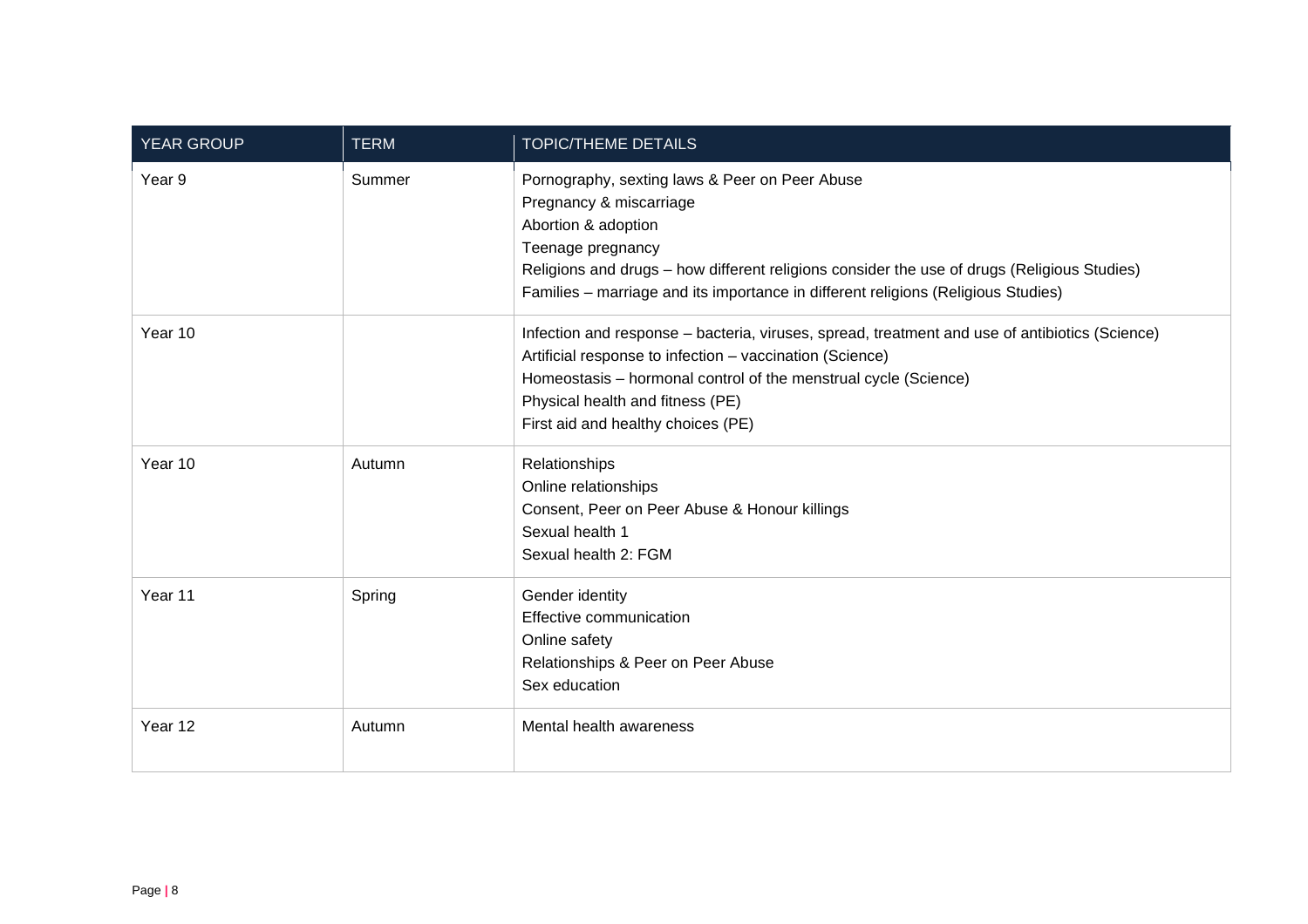| <b>YEAR GROUP</b> | <b>TERM</b> | <b>TOPIC/THEME DETAILS</b>                                                                                                                                                                                       |  |
|-------------------|-------------|------------------------------------------------------------------------------------------------------------------------------------------------------------------------------------------------------------------|--|
|                   | Spring      | Managing Risk and personal safety through sexual health, drug and alcohol awareness.<br>Promoting Healthy Lifestyles and sexual health awareness<br><b>Driver Safety</b><br>Exploring and managing relationships |  |
|                   | Summer      | Exploring employment rights and responsibilities and professional conduct<br>Managing workload and stress                                                                                                        |  |
| Year 13           | Autumn      | Self- awareness and screening - breast and testicular cancer                                                                                                                                                     |  |
| Year 13           | Spring      | Promoting Healthy Lifestyles and sexual health awareness<br>Managing life away from home<br>Managing workload<br>Mental Health Awareness.                                                                        |  |
|                   | Summer      | Access to Healthcare<br>Managing exam workload                                                                                                                                                                   |  |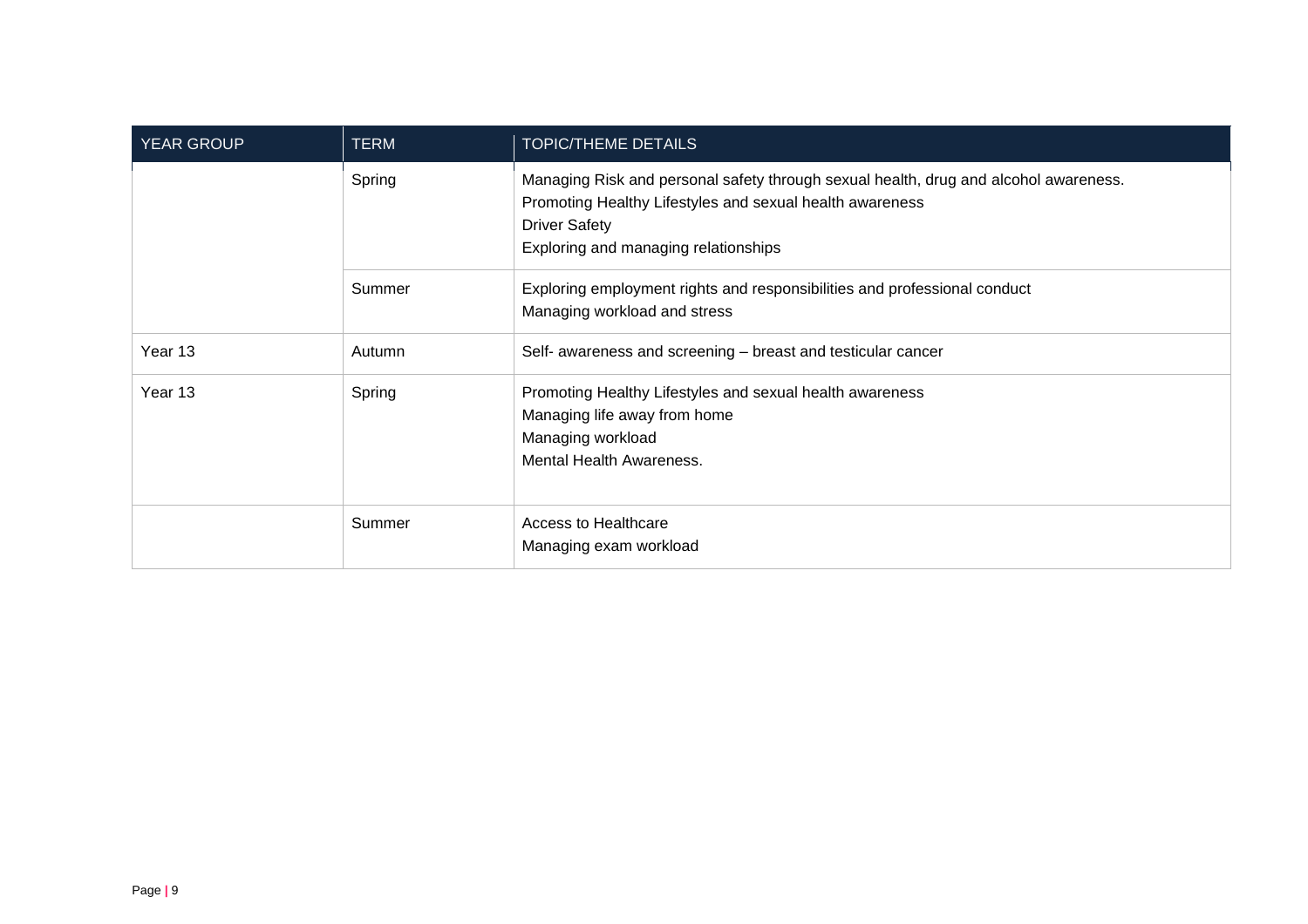| <b>TOPIC</b>                                             | <b>STUDENTS SHOULD KNOW</b>                                                                                                                                                                                                                                                                                                                                                                                                                                                                                                                                                                                                                                                                                                                                                                                                                                                                                                                                                                                                                                                                                                                                                                                                                                                                                                                                                                                                                                                                                                                                                                                  |
|----------------------------------------------------------|--------------------------------------------------------------------------------------------------------------------------------------------------------------------------------------------------------------------------------------------------------------------------------------------------------------------------------------------------------------------------------------------------------------------------------------------------------------------------------------------------------------------------------------------------------------------------------------------------------------------------------------------------------------------------------------------------------------------------------------------------------------------------------------------------------------------------------------------------------------------------------------------------------------------------------------------------------------------------------------------------------------------------------------------------------------------------------------------------------------------------------------------------------------------------------------------------------------------------------------------------------------------------------------------------------------------------------------------------------------------------------------------------------------------------------------------------------------------------------------------------------------------------------------------------------------------------------------------------------------|
| Families                                                 | That there are different types of committed, stable relationships<br>$\bullet$<br>How these relationships might contribute to human happiness and their importance for bringing up children<br>$\bullet$<br>What marriage is, including their legal status e.g. that marriage carries legal rights and protections not available to couples who are<br>$\bullet$<br>cohabiting or who have married, for example, in an unregistered religious ceremony<br>Why marriage is an important relationship choice for many couples and why it must be freely entered into<br>$\bullet$<br>The characteristics and legal status of other types of long-term relationships<br>$\bullet$<br>The roles and responsibilities of parents with respect to raising of children, including the characteristics of successful parenting<br>$\bullet$<br>How to: determine whether other children, adults or sources of information are trustworthy: judge when a family, friend, intimate or<br>other relationship is unsafe (and to recognise this in others' relationships); and, how to seek help or advice, including reporting concerns<br>about others, if needed                                                                                                                                                                                                                                                                                                                                                                                                                                                       |
| Respectful<br>relationships,<br>including<br>friendships | The characteristics of positive and healthy friendships (in all contexts, including online) including: trust, respect, honesty, kindness,<br>$\bullet$<br>generosity, boundaries, privacy, consent and the management of conflict, reconciliation and ending relationships. This includes different<br>(non-sexual) types of relationship<br>Practical steps they can take in a range of different contexts to improve or support respectful relationships<br>$\bullet$<br>How stereotypes, in particular stereotypes based on sex, gender, race, religion, sexual orientation or disability, can cause damage<br>$\bullet$<br>(e.g. how they might normalise non-consensual behaviour or encourage prejudice)<br>That in school and in wider society they can expect to be treated with respect by others, and that in turn they should show due<br>respect to others, including people in positions of authority and due tolerance of other people's beliefs<br>About different types of bullying (including cyberbullying), the impact of bullying, responsibilities of bystanders to report bullying and<br>$\bullet$<br>how and where to get help<br>That some types of behaviour within relationships are criminal, including violent behaviour and coercive control<br>$\bullet$<br>What constitutes sexual harassment and sexual violence and why these are always unacceptable<br>$\bullet$<br>The legal rights and responsibilities regarding equality (particularly with reference to the protected characteristics as defined in the<br>Equality Act 2010) and that everyone is unique and equal |

## **Appendix 2: By the end of secondary school students should know**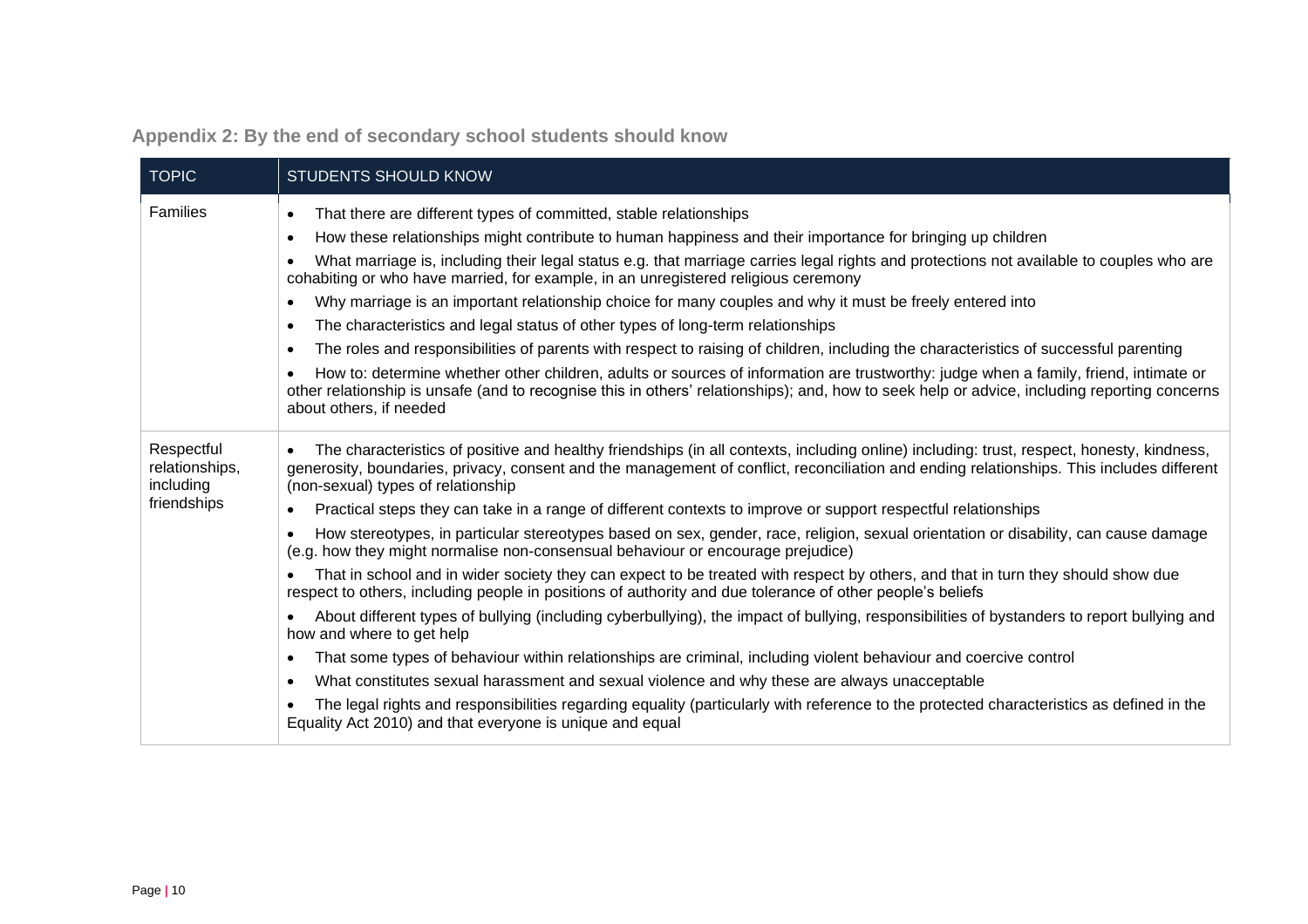| <b>TOPIC</b>        | <b>STUDENTS SHOULD KNOW</b>                                                                                                                                                                                                                           |
|---------------------|-------------------------------------------------------------------------------------------------------------------------------------------------------------------------------------------------------------------------------------------------------|
| Online and<br>media | Their rights, responsibilities and opportunities online, including that the same expectations of behaviour apply in all contexts,<br>including online                                                                                                 |
|                     | About online risks, including that any material someone provides to another has the potential to be shared online and the difficulty of<br>removing potentially compromising material placed online                                                   |
|                     | Not to provide material to others that they would not want shared further and not to share personal material which is sent to them<br>$\bullet$                                                                                                       |
|                     | What to do and where to get support to report material or manage issues online                                                                                                                                                                        |
|                     | The impact of viewing harmful content<br>$\bullet$                                                                                                                                                                                                    |
|                     | That specifically sexually explicit material e.g. pornography presents a distorted picture of sexual behaviours, can damage the way<br>people see themselves in relation to others and negatively affect how they behave towards sexual partners      |
|                     | That sharing and viewing indecent images of children (including those created by children) is a criminal offence which carries<br>severe penalties including jail                                                                                     |
|                     | How information and data is generated, collected, shared and used online<br>$\bullet$                                                                                                                                                                 |
| Being safe          | The concepts of, and laws relating to, sexual consent, sexual exploitation, abuse, grooming, coercion, harassment, rape, domestic<br>abuse, forced marriage, honour-based violence and FGM, and how these can affect current and future relationships |
|                     | How people can actively communicate and recognise consent from others, including sexual consent, and how and when consent<br>can be withdrawn (in all contexts, including online)                                                                     |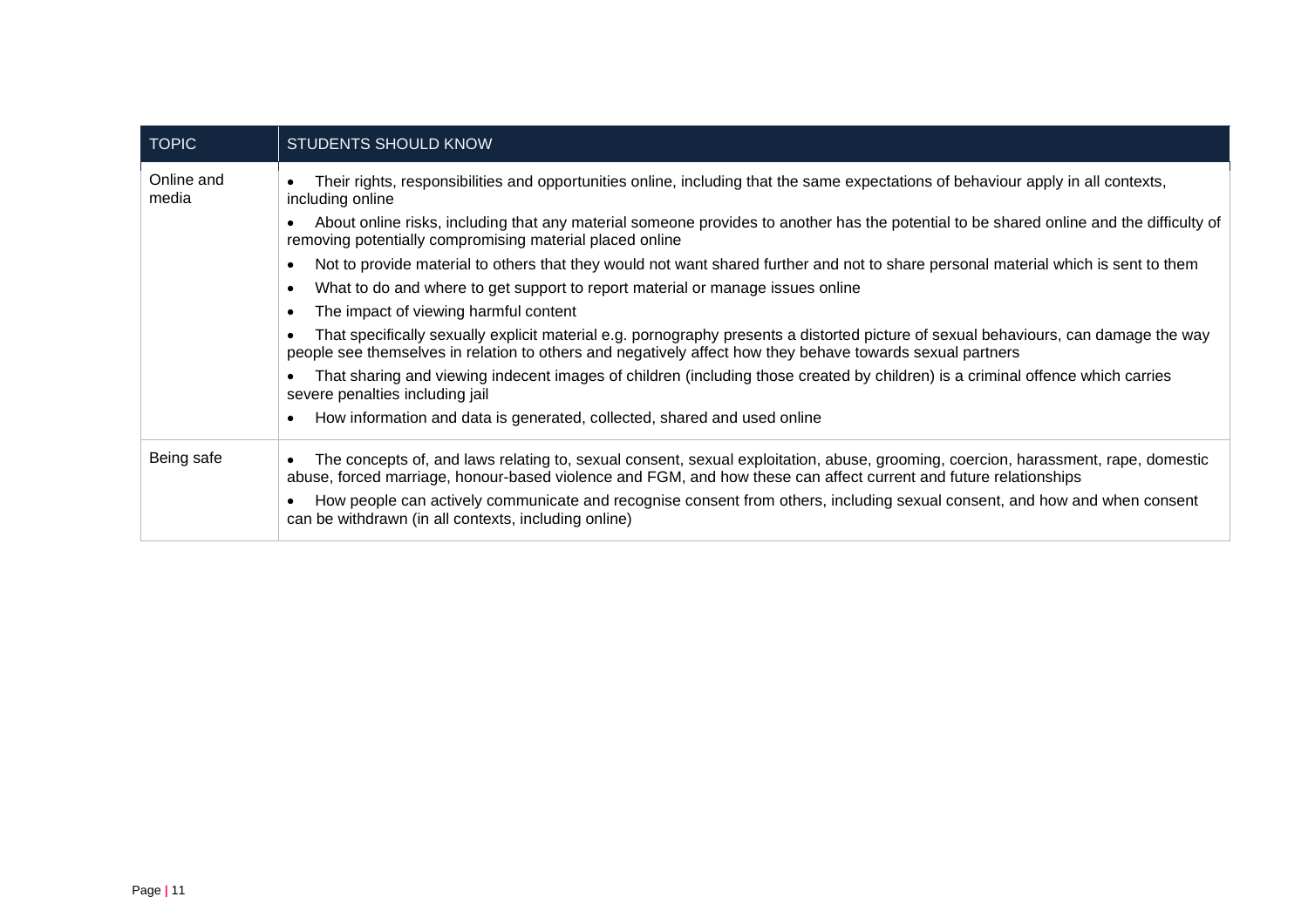| <b>TOPIC</b>                                                           | <b>STUDENTS SHOULD KNOW</b>                                                                                                                                                                                                     |
|------------------------------------------------------------------------|---------------------------------------------------------------------------------------------------------------------------------------------------------------------------------------------------------------------------------|
| Intimate and<br>sexual<br>relationships,<br>including sexual<br>health | How to recognise the characteristics and positive aspects of healthy one-to-one intimate relationships, which include mutual<br>$\bullet$<br>respect, consent, loyalty, trust, shared interests and outlook, sex and friendship |
|                                                                        | That all aspects of health can be affected by choices they make in sex and relationships, positively or negatively, e.g. physical,<br>$\bullet$<br>emotional, mental, sexual and reproductive health and wellbeing              |
|                                                                        | The facts about reproductive health, including fertility and the potential impact of lifestyle on fertility for men and women                                                                                                   |
|                                                                        | That there are a range of strategies for identifying and managing sexual pressure, including understanding peer pressure, resisting<br>pressure and not pressurising others                                                     |
|                                                                        | That they have a choice to delay sex or to enjoy intimacy without sex                                                                                                                                                           |
|                                                                        | The facts about the full range of contraceptive choices, efficacy and options available<br>$\bullet$                                                                                                                            |
|                                                                        | The facts around pregnancy including miscarriage<br>$\bullet$                                                                                                                                                                   |
|                                                                        | That there are choices in relation to pregnancy (with medically and legally accurate, impartial information on all options, including<br>keeping the baby, adoption, abortion and where to get further help)                    |
|                                                                        | How the different sexually transmitted infections (STIs), including HIV/AIDs, are transmitted, how risk can be reduced through safer<br>sex (including through condom use) and the importance of and facts about testing        |
|                                                                        | About the prevalence of some STIs, the impact they can have on those who contract them and key facts about treatment<br>$\bullet$                                                                                               |
|                                                                        | How the use of alcohol and drugs can lead to risky sexual behaviour<br>$\bullet$                                                                                                                                                |
|                                                                        | How to get further advice, including how and where to access confidential sexual and reproductive health advice and treatment<br>$\bullet$                                                                                      |